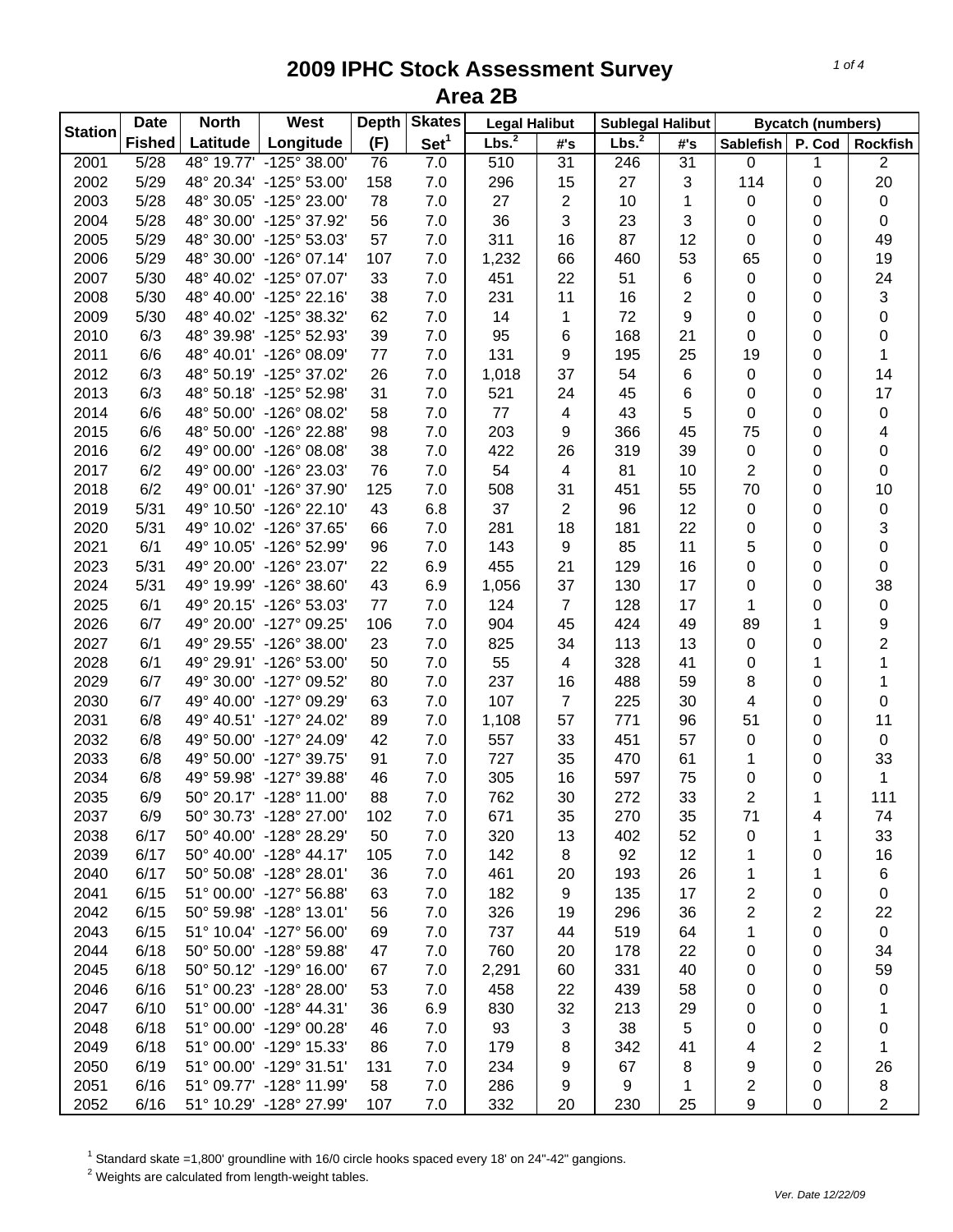| <b>Station</b> | <b>Date</b>   | <b>North</b> | West                    | <b>Depth</b> | <b>Skates</b>    |                   | <b>Legal Halibut</b><br><b>Sublegal Halibut</b> |                   |                |                         | <b>Bycatch (numbers)</b> |                 |
|----------------|---------------|--------------|-------------------------|--------------|------------------|-------------------|-------------------------------------------------|-------------------|----------------|-------------------------|--------------------------|-----------------|
|                | <b>Fished</b> | Latitude     | Longitude               | (F)          | Set <sup>1</sup> | Lbs. <sup>2</sup> | #'s                                             | Lbs. <sup>2</sup> | #'s            | <b>Sablefish</b>        | P. Cod                   | <b>Rockfish</b> |
| 2053           | 6/10          |              | 51° 10.00' -128° 44.05' | 53           | 7.0              | 245               | 19                                              | 825               | 109            | 0                       | 1                        | $\pmb{0}$       |
| 2054           | 6/10          |              | 51° 10.00' -129° 00.21' | 73           | 7.0              | 632               | 40                                              | 737               | 101            | 8                       | 1                        | 1               |
| 2055           | 6/19          |              | 51° 10.00' -129° 15.96' | 146          | 7.0              | 594               | 34                                              | 251               | 31             | 149                     | 0                        | 15              |
| 2056           | 6/19          |              | 51° 10.00' -129° 32.09' | 155          | 4.5              | 224               | 15                                              | 121               | 15             | 53                      | 0                        | 0               |
| 2057           | 6/12          |              | 51° 19.84' -127° 54.89' | 71           | 7.0              | 413               | 14                                              | 227               | 30             | 0                       | 1                        | 1               |
| 2058           | 6/12          |              | 51° 20.00' -128° 10.96' | 47           | 7.0              | 55                | 4                                               | 190               | 27             | 0                       | 0                        | 0               |
| 2059           | 6/11          |              | 51° 20.00' -128° 27.00' | 82           | 7.0              | 64                | 5                                               | 147               | 19             | $\overline{7}$          | 0                        | 0               |
| 2060           | 6/11          |              | 51° 20.00' -128° 42.88' | 115          | 7.1              | 124               | 8                                               | 23                | 3              | 3                       | 0                        | $\overline{2}$  |
| 2061           | 6/21          |              | 51° 20.00' -128° 58.80' | 135          | 7.0              | 529               | 33                                              | 385               | 44             | 87                      | 0                        | 13              |
| 2062           | 6/21          |              | 51° 19.99' -129° 14.55' | 128          | 7.0              | 187               | 13                                              | 370               | 42             | 40                      | 0                        | 39              |
| 2063           | 6/20          |              | 51° 20.00' -129° 31.26' | 112          | 7.0              | 400               | 24                                              | 278               | 33             | 25                      | 0                        | 14              |
| 2064           | 7/20          |              | 51° 20.00' -129° 46.96' | 132          | 7.0              | 199               | 7                                               | 54                | 6              | 5                       | 0                        | 9               |
| 2065           | 6/12          |              | 51° 30.09' -128° 11.00' | 45           | 7.0              | 968               | 41                                              | 277               | 38             | 0                       | 0                        | 44              |
| 2066           | 6/11          |              | 51° 30.00' -128° 26.89' | 103          | 7.0              | 543               | 26                                              | 42                | $\sqrt{5}$     | 3                       | 1                        | 4               |
| 2067           | 6/11          |              | 51° 29.99' -128° 43.02' | 47           | 7.0              | 113               | 8                                               | 195               | 24             | 0                       | 0                        | $\pmb{0}$       |
| 2068           | 6/21          |              | 51° 30.00' -128° 59.28' | 24           | 6.8              | 495               | 24                                              | 236               | 27             | 0                       | 0                        | $\pmb{0}$       |
| 2069           | 6/20          |              | 51° 30.25' -129° 16.00' | 26           | 7.0              | 2,346             | 99                                              | 276               | 33             | 0                       | 0                        | 26              |
| 2070           | 6/20          |              | 51° 30.14' -129° 30.98' | 53           | 7.0              | 1,631             | 65                                              | 377               | 44             | 0                       | 0                        | 110             |
| 2071           | 7/20          |              | 51° 30.00' -129° 46.91' | 91           | 7.0              | 872               | 35                                              | 85                | 10             | 24                      | 0                        | 98              |
| 2072           | 7/20          |              | 51° 30.00' -130° 03.46' | 153          | 7.0              | 807               | 29                                              | 9                 | 1              | 69                      | 0                        | 71              |
| 2073           | 6/25          |              | 51° 40.00' -128° 25.88' | 79           | 6.9              | 336               | 21                                              | 103               | 11             | 14                      | 1                        | 16              |
| 2074           | 7/1           |              | 51° 39.98' -128° 58.99' | 28           | 7.0              | 230               | 16                                              | 136               | 17             | 0                       | 0                        | $\pmb{0}$       |
| 2075           | 6/30          |              | 51° 40.00' -129° 15.88' | 30           | 7.0              | 274               | 16                                              | 269               | 34             | 0                       | 0                        | $\pmb{0}$       |
| 2076           | 6/30          |              | 51° 40.00' -129° 30.84' | 53           | 7.0              | 566               | 38                                              | 472               | 55             | 0                       | 0                        | $\overline{7}$  |
| 2077           | 7/5           |              | 51° 40.00' -129° 46.93' | 142          | 7.0              | 382               | 18                                              | 27                | $\overline{4}$ | 47                      | $\pmb{0}$                | 24              |
| 2078           | 6/25          |              | 51° 49.94' -128° 26.00' | 90           | 7.0              | 548               | 28                                              | 203               | 26             | 1                       | $\,0\,$                  | 44              |
| 2079           | 6/25          |              | 51° 50.00' -128° 41.99' | 60           | 7.0              | 325               | 26                                              | 1,659             | 217            | 0                       | $\pmb{0}$                | $\pmb{0}$       |
| 2080           | 7/1           |              | 51° 50.00' -128° 57.92' | 45           | 7.0              | 518               | 36                                              | 685               | 85             | 0                       | 0                        | 21              |
| 2081           | 7/1           |              | 51° 50.01' -129° 14.05' | 67           | 6.9              | 315               | 24                                              | 136               | 15             | $\mathbf 0$             | 0                        | $\mathbf{1}$    |
| 2082           | 6/30          |              | 51° 50.00' -129° 30.97' | 139          | 7.0              | 631               | 29                                              | 107               | 13             | 28                      | 0                        | 47              |
| 2083           | 6/28          |              | 51° 59.89' -128° 42.00' | 90           | 6.9              | 408               | 23                                              | 82                | 10             | 0                       | 0                        | $77$            |
| 2084           | 6/28          |              | 51° 59.98' -128° 58.01' | 81           | 7.0              | 945               | 56                                              | 274               | 31             | $\overline{\mathbf{c}}$ | 1                        | $\overline{c}$  |
| 2085           | 6/26          |              | 52° 00.00' -129° 14.25' | 99           | 7.0              | 37                | 2                                               | 27                | 3              | 6                       | 0                        | 32              |
| 2086           | 6/28          |              | 52° 10.07' -128° 41.00' | 123          | 7.0              | 828               | 26                                              | 6                 | 1              | 8                       | 0                        | 108             |
| 2087           | 7/5           |              | 51° 40.00' -130° 03.32' | 192          | 6.9              | 587               | 15                                              | 52                | 6              | 115                     | 0                        | 24              |
| 2088           | 7/19          |              | 51° 40.01' -130° 18.48' | 140          | 7.0              | 1,134             | 40                                              | 65                | 8              | 43                      | 0                        | 71              |
| 2089           | 7/5           |              | 51° 49.97' -129° 46.73' | 143          | 7.0              | 275               | 10                                              | 47                | 7              | 24                      | 0                        | 18              |
| 2090           | 7/6           |              | 51° 50.01' -130° 03.57' | 99           | 7.0              | 1,299             | 44                                              | 57                | 6              | 20                      | 0                        | 102             |
| 2091           | 7/19          |              | 51° 50.00' -130° 18.73' | 117          | 7.0              | 1,207             | 41                                              | 239               | 29             | 33                      | 0                        | 74              |
| 2092           | 7/19          |              | 51° 50.00' -130° 35.10' | 161          | 7.0              | 767               | 28                                              | 69                | 9              | 92                      | 0                        | 26              |
| 2093           | 7/18          |              | 51° 50.16' -130° 52.00' | 102          | 5.5              | 857               | 28                                              | 104               | 12             | 14                      | 0                        | 126             |
| 2094           | 6/29          |              | 52° 00.00' -129° 30.12' | 113          | 7.0              | 451               | 20                                              | 48                | 5              | 66                      | 0                        | 61              |
| 2095           | 7/6           |              | 52° 00.26' -129° 46.95' | 62           | 7.0              | 932               | 41                                              | 1,059             | 147            | 0                       | 0                        | 36              |
|                | 7/6           |              | 51° 59.99' -130° 03.12' |              |                  |                   |                                                 |                   |                |                         |                          |                 |
| 2096<br>2097   |               |              | 51° 59.93' -130° 19.00' | 77           | 7.0              | 1,113             | 57                                              | 665               | 83             | 0                       | 2                        | 4               |
|                | 7/17          |              |                         | 194          | 7.0              | 233               | 3                                               | 8                 | 1              | 62                      | 0                        | 6               |
| 2098           | 7/18          |              | 52° 00.06' -130° 34.98' | 135          | 7.0              | 653               | 22                                              | 61                | 8              | 69                      | 1                        | 13              |
| 2099           | 7/18          |              | 51° 59.86' -130° 52.02' | 107          | 7.0              | 471               | 14                                              | 69                | 9              | 0                       | 0                        | 11              |
| 2100           | 6/26          |              | 52° 10.00' -128° 57.12' | 90           | 7.0              | 514               | 25                                              | 53                | 6              | 0                       | 0                        | 45              |
| 2101           | 6/26          |              | 52° 09.99' -129° 14.26' | 96           | 7.0              | 136               | 6                                               | 51                | 6              | 6                       | 1                        | 9               |
| 2102           | 6/29          |              | 52° 10.00' -129° 30.16' | 116          | 7.0              | 203               | 5                                               | 25                | 3              | 8                       | 0                        | 34              |

 $^1$  Standard skate =1,800' groundline with 16/0 circle hooks spaced every 18' on 24"-42" gangions.<br><sup>2</sup> Weights are calculated from length-weight tables.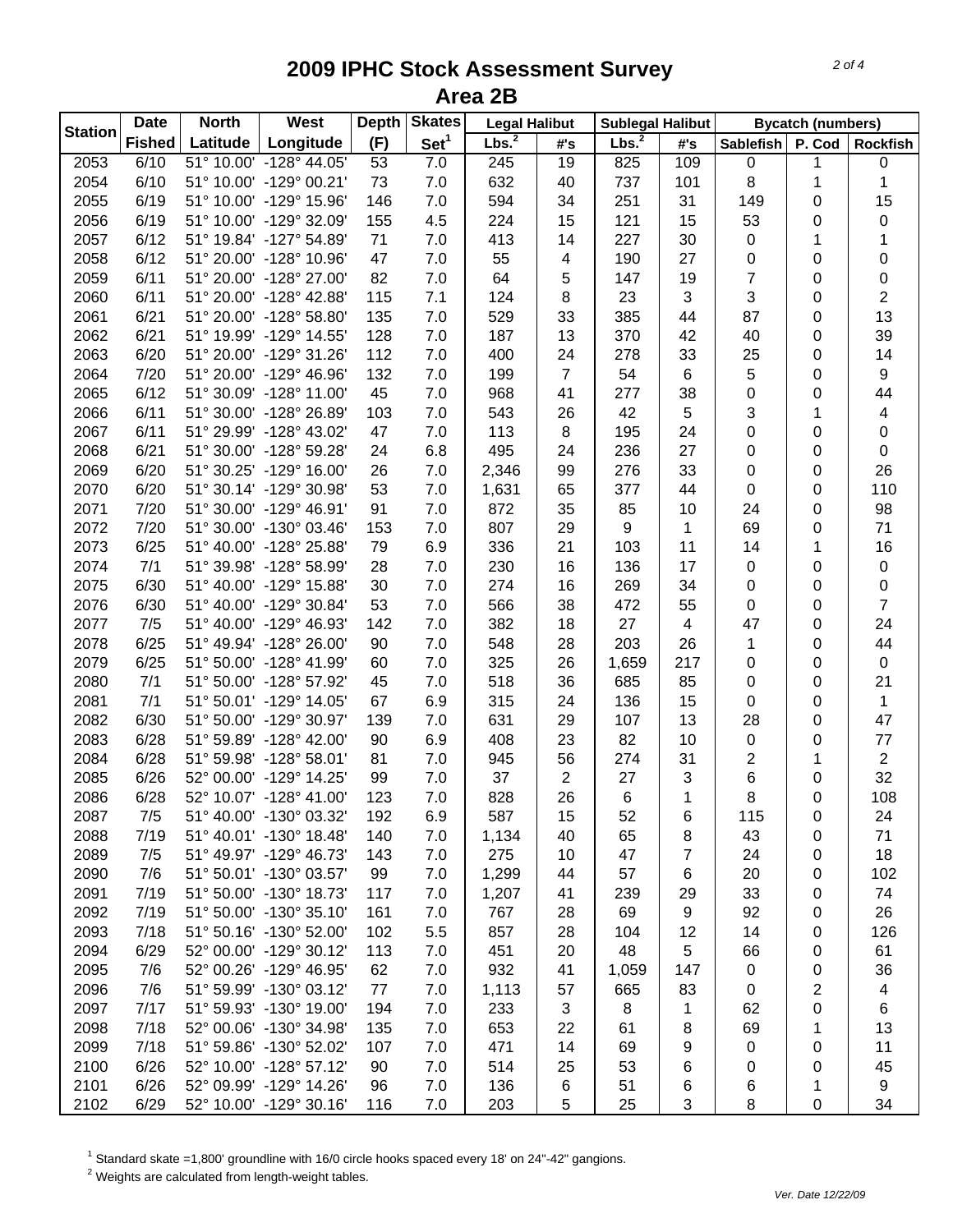| <b>Station</b> | <b>Date</b>   | <b>North</b> | <b>West</b>             | <b>Depth</b> | <b>Skates</b>    |                   | <b>Legal Halibut</b><br><b>Sublegal Halibut</b> |                   |                |                         | <b>Bycatch (numbers)</b> |                  |  |
|----------------|---------------|--------------|-------------------------|--------------|------------------|-------------------|-------------------------------------------------|-------------------|----------------|-------------------------|--------------------------|------------------|--|
|                | <b>Fished</b> | Latitude     | Longitude               | (F)          | Set <sup>1</sup> | Lbs. <sup>2</sup> | #'s                                             | Lbs. <sup>2</sup> | #'s            | <b>Sablefish</b>        | P. Cod                   | <b>Rockfish</b>  |  |
| 2103           | 6/29          | 52° 10.00'   | -129° 45.96'            | 114          | 6.9              | 191               | 9                                               | 12                | $\overline{2}$ | $\overline{2}$          | 0                        | 111              |  |
| 2104           | 7/7           |              | 52° 10.00' -130° 02.95' | 94           | 7.0              | 395               | 22                                              | 428               | 50             | 0                       | 1                        | $\boldsymbol{7}$ |  |
| 2105           | 7/17          |              | 52° 10.33' -130° 19.01' | 218          | 7.0              | 90                | $\overline{c}$                                  | $\pmb{0}$         | $\pmb{0}$      | 160                     | 0                        | 8                |  |
| 2106           | 7/17          |              | 52° 09.99' -130° 35.00' | 106          | 7.0              | 1,100             | 37                                              | 137               | 16             | 7                       | 1                        | 35               |  |
| 2107           | 7/16          |              | 52° 10.00' -130° 52.06' | 123          | 7.0              | 933               | 44                                              | 209               | 23             | 11                      | 0                        | 11               |  |
| 2108           | 7/9           |              | 52° 19.84' -129° 12.98' | 83           | 7.0              | 1,995             | 116                                             | 382               | 46             | 0                       | 4                        | 16               |  |
| 2109           | 7/9           |              | 52° 19.96' -129° 30.00' | 96           | 7.0              | 912               | 28                                              | 101               | 12             | 2                       | 1                        | 28               |  |
| 2110           | 7/7           |              | 52° 20.00' -129° 45.97' | 115          | 7.0              | 834               | 32                                              | 34                | 4              | 0                       | 0                        | 166              |  |
| 2111           | 7/7           |              | 52° 20.00' -130° 02.83' | 124          | 7.0              | 275               | 16                                              | 68                | 8              | $\overline{\mathbf{c}}$ | 1                        | 25               |  |
| 2112           | 7/10          |              | 52° 20.12' -130° 19.00' | 194          | 7.0              | 353               | 11                                              | $\pmb{0}$         | 0              | 81                      | 0                        | $\overline{7}$   |  |
| 2113           | 7/10          |              | 52° 20.06' -130° 34.99' | 91           | 7.0              | 555               | 20                                              | 46                | 6              | 0                       | 0                        | $\overline{7}$   |  |
| 2114           | 7/16          |              | 52° 20.06' -130° 52.00' | 80           | 7.0              | 366               | 16                                              | 115               | 14             | $\overline{\mathbf{c}}$ | 0                        | 0                |  |
| 2115           | 7/9           |              | 52° 30.02' -129° 32.19' | 50           | 7.0              | 1,266             | 41                                              | 363               | 45             | 0                       | 0                        | 27               |  |
| 2116           | 7/8           |              | 52° 30.00' -129° 46.05' | 99           | 7.0              | 1,943             | 62                                              | 39                | 4              | 38                      | 5                        | 38               |  |
| 2117           | 7/8           |              | 52° 30.00' -130° 01.92' | 147          | 7.0              | 1,643             | 47                                              | 32                | 4              | 26                      | 0                        | 54               |  |
| 2118           | 7/10          |              | 52° 29.95' -130° 19.00' | 140          | 7.0              | 1,339             | 42                                              | 13                | 2              | 31                      | 2                        | 12               |  |
| 2119           | 7/10          |              | 52° 29.74' -130° 35.00' | 66           | 7.0              | 1,021             | 40                                              | 175               | 20             | 0                       | 0                        | 71               |  |
| 2120           | 7/16          |              | 52° 29.61' -130° 52.00' | 58           | 7.0              | 679               | 19                                              | 272               | 32             | 0                       | 0                        | 32               |  |
| 2121           | 7/8           |              | 52° 40.00' -129° 46.11' | 103          | 7.0              | 929               | 28                                              | 20                | 3              | $\overline{7}$          | 2                        | 17               |  |
| 2122           | 7/8           |              | 52° 40.00' -130° 01.73' | 145          | 7.0              | 561               | 16                                              | $\,8\,$           | 1              | 49                      | 0                        | 24               |  |
| 2123           | 7/15          |              | 52° 39.97' -130° 19.00' | 123          | 7.0              | 855               | 25                                              | 7                 | 1              | 26                      | 0                        | 73               |  |
| 2124           | 7/15          |              | 52° 40.00' -130° 34.88' | 79           | 7.0              | 1,022             | 39                                              | 90                | 10             | $\overline{7}$          |                          | 45               |  |
| 2125           | 7/14          |              | 52° 50.00' -130° 01.96' | 141          | 7.0              | 379               | 14                                              | 14                | $\overline{2}$ | 99                      | 0                        | 21               |  |
| 2126           | 7/15          |              | 52° 50.00' -130° 18.93' | 115          | 7.0              | 449               | 15                                              | 16                | $\overline{2}$ | $\overline{7}$          | 0                        | 44               |  |
| 2127           | 7/14          |              | 53° 00.00' -129° 45.22' |              |                  |                   | 14                                              | 72                | 10             |                         | 0                        | 84               |  |
|                |               |              |                         | 125          | 7.0              | 264               |                                                 |                   |                | 41                      | 1                        |                  |  |
| 2128           | 7/14          |              | 53° 00.21' -130° 02.00' | 98           | 7.0              | 523               | 19                                              | 54                | $\,6$          | 9                       | 1                        | 70               |  |
| 2129           | 6/28          |              | 52° 29.98' -131° 07.77' | 49           | 7.0              | 806               | 35                                              | 258               | 32             | 0                       | 1                        | 23               |  |
| 2130           | 6/28          |              | 52° 30.33' -131° 24.77' | 104          | 7.0              | 526               | 25                                              | 61                | $\overline{7}$ | 5                       | 1                        | 6                |  |
| 2131           | 6/29          |              | 52° 39.74' -130° 52.01' | 53           | 7.0              | 230               | 12                                              | 16                | $\overline{2}$ | 0                       | 0                        | $\mathbf{1}$     |  |
| 2132           | 6/28          |              | 52° 40.03' -131° 07.73' | 40           | 7.0              | 573               | 27                                              | 206               | 24             | 0                       | 0                        | 3                |  |
| 2133           | 6/29          |              | 52° 49.87' -130° 35.56' | 63           | 7.0              | 302               | 17                                              | 102               | 12             | 0                       | 3                        | 0                |  |
| 2134           | 6/29          |              | 52° 48.50' -130° 52.61' | 29           | 7.1              | 993               | 27                                              | 79                | 9              | 0                       | 0                        | 0                |  |
| 2135           | 6/30          |              | 52° 59.81' -130° 17.91' | 115          | 7.0              | 521               | 22                                              | $\pmb{0}$         | 0              | 54                      | 0                        | 47               |  |
| 2136           | 6/30          |              | 52° 59.83' -130° 34.77' | 51           | 7.0              | 61                | 5                                               | 87                | 11             | 0                       | 0                        | $\pmb{0}$        |  |
| 2137           | 6/30          |              | 53° 10.18' -130° 17.80' | 80           | 7.1              | 454               | 14                                              | 135               | 18             | 3                       | 0                        | 33               |  |
| 2138           | 7/1           |              | 53° 10.09' -130° 34.90' | 104          | 7.0              | 197               | 11                                              | 25                | 3              | 4                       | 0                        | 6                |  |
| 2139           | 7/2           |              | 53° 10.01' -130° 51.78' | 58           | 7.1              | 186               | 11                                              | 36                | 4              | 0                       | 0                        | 1                |  |
| 2140           | 7/1           |              | 53° 19.80' -130° 17.99' | 58           | 7.1              | 411               | 21                                              | 91                | 11             | 10                      | 10                       | 4                |  |
| 2141           | 7/1           |              | 53° 19.99' -130° 35.08' | 61           | 7.0              | 1,011             | 59                                              | 584               | 72             | 2                       | 1                        | 21               |  |
| 2142           | 7/2           |              | 53° 19.84' -130° 52.30' | 72           | 7.0              | 1,220             | 65                                              | 80                | 9              | 1                       | 2                        | $\mathbf{1}$     |  |
| 2143           | 7/7           |              | 53° 19.93' -132° 48.94' | 74           | 7.1              | 1,293             | 36                                              | 328               | 45             | 0                       | 0                        | 24               |  |
| 2144           | 7/8           |              | 53° 20.74' -133° 05.35' | 116          | 7.0              | 3,332             | 88                                              | 82                | 10             | 28                      | 0                        | 15               |  |
| 2145           | 7/2           |              | 53° 29.82' -130° 51.98' | 52           | 7.0              | 292               | 20                                              | 281               | 35             | 1                       | 2                        | 0                |  |
| 2146           | 7/8           |              | 53° 30.20' -133° 05.86' | 199          | 7.1              | 439               | 17                                              | 41                | 5              | 73                      | 0                        | 170              |  |
| 2147           | 7/3           |              | 53° 39.73' -130° 35.32' | 22           | 7.0              | 282               | 17                                              | 107               | 13             | 0                       | 0                        | 0                |  |
| 2148           | 7/3           |              | 53° 39.78' -130° 51.95' | 24           | 7.0              | 484               | 25                                              | 580               | 79             | 0                       | 0                        | 1                |  |
| 2149           | 7/9           |              | 53° 40.28' -133° 06.60' | 78           | 7.1              | 1,129             | 45                                              | 917               | 111            | 0                       | 0                        | 46               |  |
| 2150           | 7/3           |              | 53° 49.82' -130° 52.01' | 49           | 7.1              | 774               | 50                                              | 475               | 57             | 4                       | 1                        | 0                |  |
| 2151           | 7/9           |              | 53° 59.45' -133° 26.10' | 42           | 7.0              | 1,994             | 66                                              | 155               | 19             | 0                       | 0                        | 61               |  |
| 2152           | 7/18          |              | 54° 09.99' -130° 34.93' | 59           | 7.1              | 163               | 10                                              | 39                | 5              | 3                       | 0                        | 0                |  |

 $^1$  Standard skate =1,800' groundline with 16/0 circle hooks spaced every 18' on 24"-42" gangions.<br><sup>2</sup> Weights are calculated from length-weight tables.